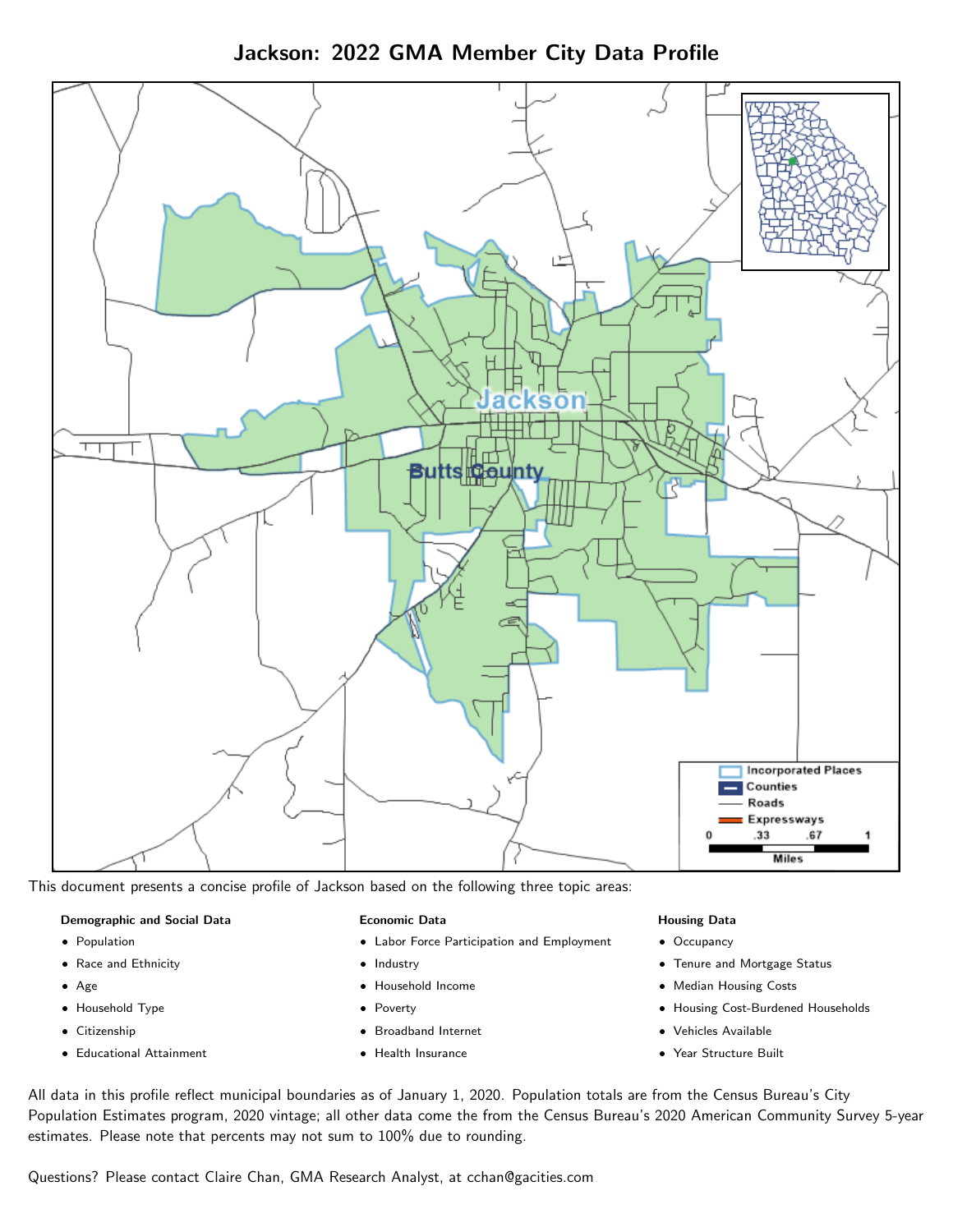# Jackson: Demographic and Social





**Citizenship** 



Source: American Community Survey, 2020 5-year estimates, table B05002 Source: American Community Survey, 2020 5-year estimates, table B15002

Race and Ethnicity



Source: U.S. Census Bureau, City Population Estimates, 2020 vintage Source: American Community Survey, 2020 5-year estimates, table B03002

## Household Type



Source: American Community Survey, 2020 5-year estimates, table B01001 Source: American Community Survey, 2020 5-year estimates, table B11001

### Educational Attainment



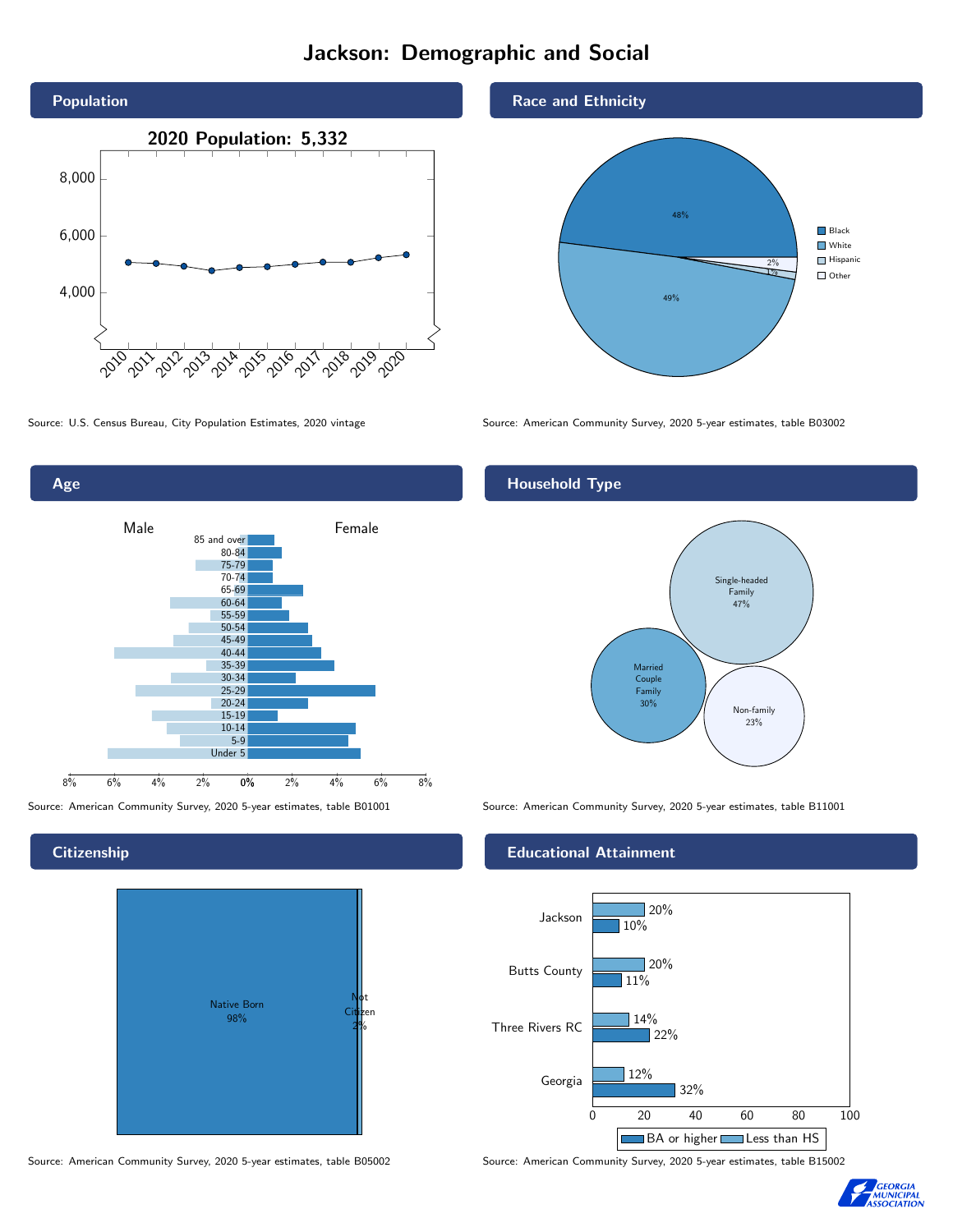# Jackson: Economic



Source: American Community Survey, 2020 5-year estimates, table B23001 Note: Unemployment rate is based upon the civilian labor force.

# Household Income



Source: American Community Survey, 2020 5-year estimates, tables B19013 and B19025 Source: American Community Survey, 2020 5-year estimates, table B17010



Source: American Community Survey, 2020 5-year estimates, table B28002 Source: American Community Survey, 2020 5-year estimates, table B18135

#### Industry

| Agriculture, forestry, fishing and hunting, and mining      | $0\%$ |
|-------------------------------------------------------------|-------|
| Construction                                                | 4%    |
| Manufacturing                                               | 14%   |
| <b>Wholesale Trade</b>                                      | 2%    |
| Retail Trade                                                | 25%   |
| Transportation and warehousing, and utilities               | 7%    |
| Information                                                 | $1\%$ |
| Finance and insurance, real estate, rental, leasing         | 6%    |
| Professional, scientific, mgt, administrative, waste mgt    | 3%    |
| Educational services, and health care and social assistance | 22%   |
| Arts, entertainment, recreation, accommodation, food        | 11%   |
| service                                                     |       |
| Other services, except public administration                | 3%    |
| Public administration                                       | 2%    |

Source: American Community Survey, 2020 5-year estimates, table C24030

## Poverty



# **Health Insurance**